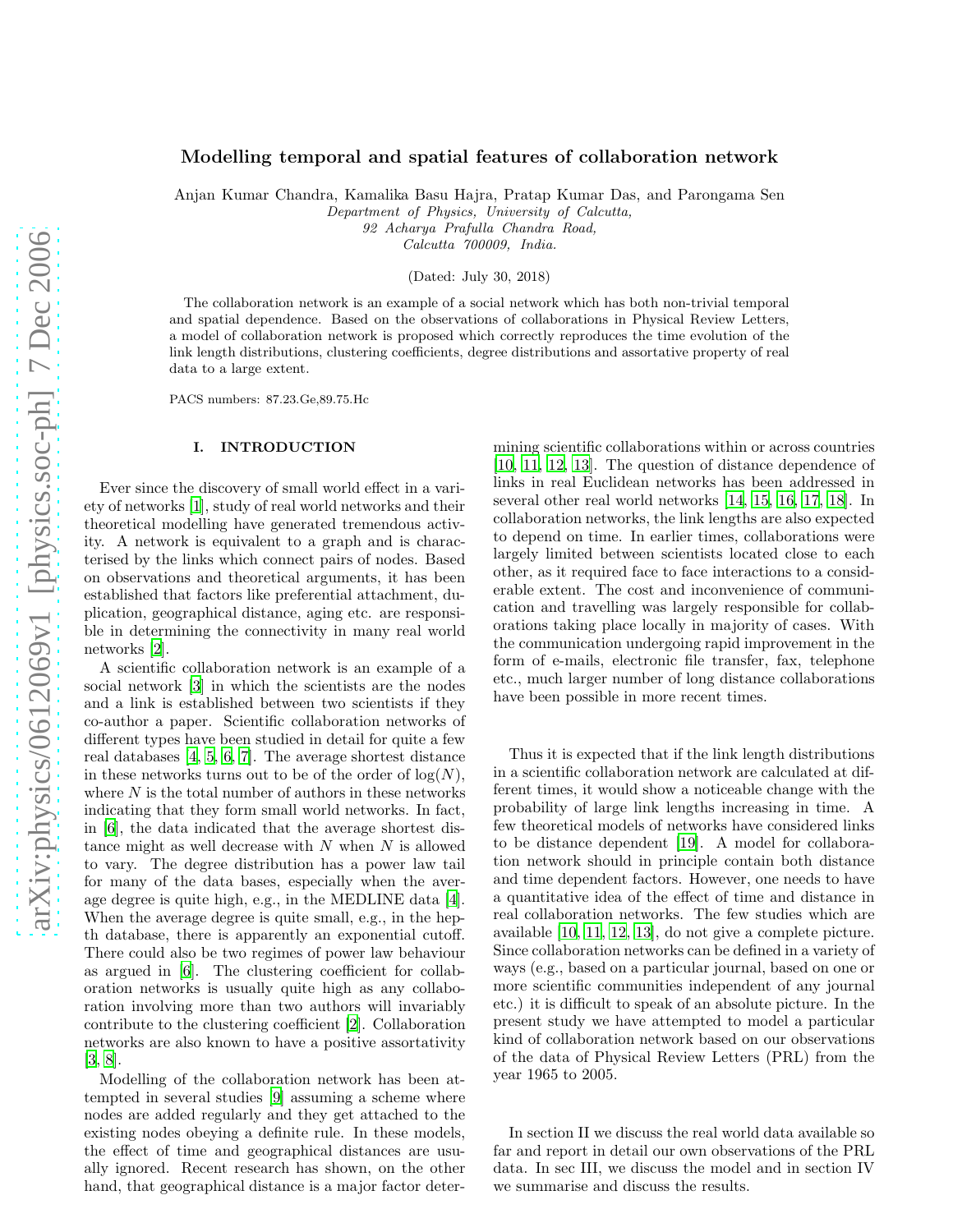#### II. REAL WORLD DATA

In [\[10\]](#page-7-9), the distribution of geographical distances between co-authors was studied restricting the studies to individual countries. The results showed an exponential decrease with distance. The time evolution was not studied in this case. Obviously inter continent or inter country data were not considered here so the link lengths are restricted to a large extent. The data was also up to 1990, when the communication revolution was yet to take shape. In [\[11\]](#page-7-10), it was shown that the geographical proximity has the greatest impact on transnational collaborations when compared to other (thematic and socioeconomic) factors. In [\[12\]](#page-7-11), the link geographical distance between Economists sharing publications was considered as an example to support a general model of social network in the background of technological advancement. Publications which had at least one collaborator from the US were considered only and data for the first two authors of each paper were taken. The distance factor was also coarse grained. It was indeed found that individual separations decrease with time. However, the exact behaviour of the distribution of link lengths was not presented possibly because of the restricted nature of the data. In [\[13\]](#page-7-12), it was concluded that improvement of communication alone cannot help in long distance collaborations as there are other factors involved.

To obtain the link length distribution in a scientific collaboration network, one should, in principle, take the network of collaborators of the particular type one is interested in (e.g., physicists, economists or maybe even more specialised, like only condensed matter physicists) and calculate the geographical distances separating them at the time of a collaboration. However, it is more convenient to take a journal based data as has been done previously in many studies. We have therefore taken sample papers (at least 200 for each year for nine different years between 1965 to 2005) randomly from the Physical Review Letters. The task is then to calculate the pairwise geographical distance between the host institutes of the authors coauthoring a paper. However, since these addresses span the whole world, this involves data over a wide range. Also, the within city and within institute/university distances are not readily available. We have therefore obtained the distance distribution in an indirect and coarse grained way which is described in the following.

To author X in a paper we associate the indices  $x_1, x_2, x_3$  and  $x_4$  ( $x_i$ 's are integers) which represent the University/Institute, city, country and continent of X respectively. Similar indices  $y_1, y_2, y_3$  and  $y_4$  are defined for author Y. If, for example, authors X and Y belong to the same institute,  $x_i = y_i = 1$  for all i. On the other hand, if they are from different countries but the from same continent,  $x_4 = y_4$  but  $x_i \neq y_i$  for  $i < 4$ . We find out for what maximum value of k,  $x_k \neq y_k$ . The distance between X and Y is then  $l_{XY} = k + 1$ . If  $x_i = y_i$ for all values of i it means  $l_{XY} = 1$  according to our



FIG. 1: Relation between actual distance D (in km) and coarse grained distance l. The data for  $l = 3.4$  and 5 are from real distances averaged over 50 to 100 data and for  $l = 1$ and  $l = 2$ , we assume some realistic average values of 0.1 km and 10 km (shown by  $\times$  symbols) respectively. The data fits fairly well to  $1.5 \exp(1.8l) - 10$ .

convention. As an example, one may consider the paper PRL 64 2870 (1990), which features 4 authors. Here authors 1 and 2 are from the same institute in Calcutta, India, and are assigned the variables 1, 1, 1, 1. The 3rd author belongs to a different institute in Calcutta and therefore gets the indices 2, 1, 1, 1. The last author is from an institute in Bombay, India, and is assigned the variables 3, 2, 1, 1. Hence the pairwise distances are:  $l_{12} = 1, l_{13} = l_{23} = 2, l_{14} = l_{24} = l_{34} = 3.$  The pair-wise distances l gives the distribution  $P(l)$  of the distance between two collaborating authors. We have also defined a distance factor d for each paper where d is the average of the pair-wise distances of authors coauthoring that paper. The corresponding distribution  $Q(d)$  has also been computed. In the above example, the average  $d = 2.333$ . Note that in  $P(l)$ , the fact that  $l_{12}$ ,  $l_{13}$  and  $l_{23}$  are obtained from a single collaboration act is missing. Hence, in a sense,  $Q(d)$  takes care of the correlation between the distances. Let us call  $Q(d)$  the correlated distance distribution. Defining the distances in this way, the values of l are discrete while the d values have a continuous variation. For papers with two authors, the two distributions are identical but will be different in general.

In order to show that our coarse graining of distances is consistent with the actual distances, we have picked up cities at random and plotted the real distance D against the coarse grained distance  $l$  in Fig. 1. Real data is available for  $l = 3, 4$  and 5 [\[20](#page-7-19)] only as  $l = 1$  and 2 correspond to within institute and within city distances respectively. For these two  $l$  values, we have assumed realistic average values of D, e.g.,  $D \sim 0.1$ km for  $l = 1$ and  $D \sim 10$  km for  $l = 2$  and shown in the same plot. We find that there is indeed a correlation between  $D$  and  $l$ . With only such a few points, it is difficult to ascertain the exact behaviour of D with  $l, D \sim \exp(\alpha l^{\beta})$  with  $\beta \sim 1$ could be a possible fit as shown in the figure.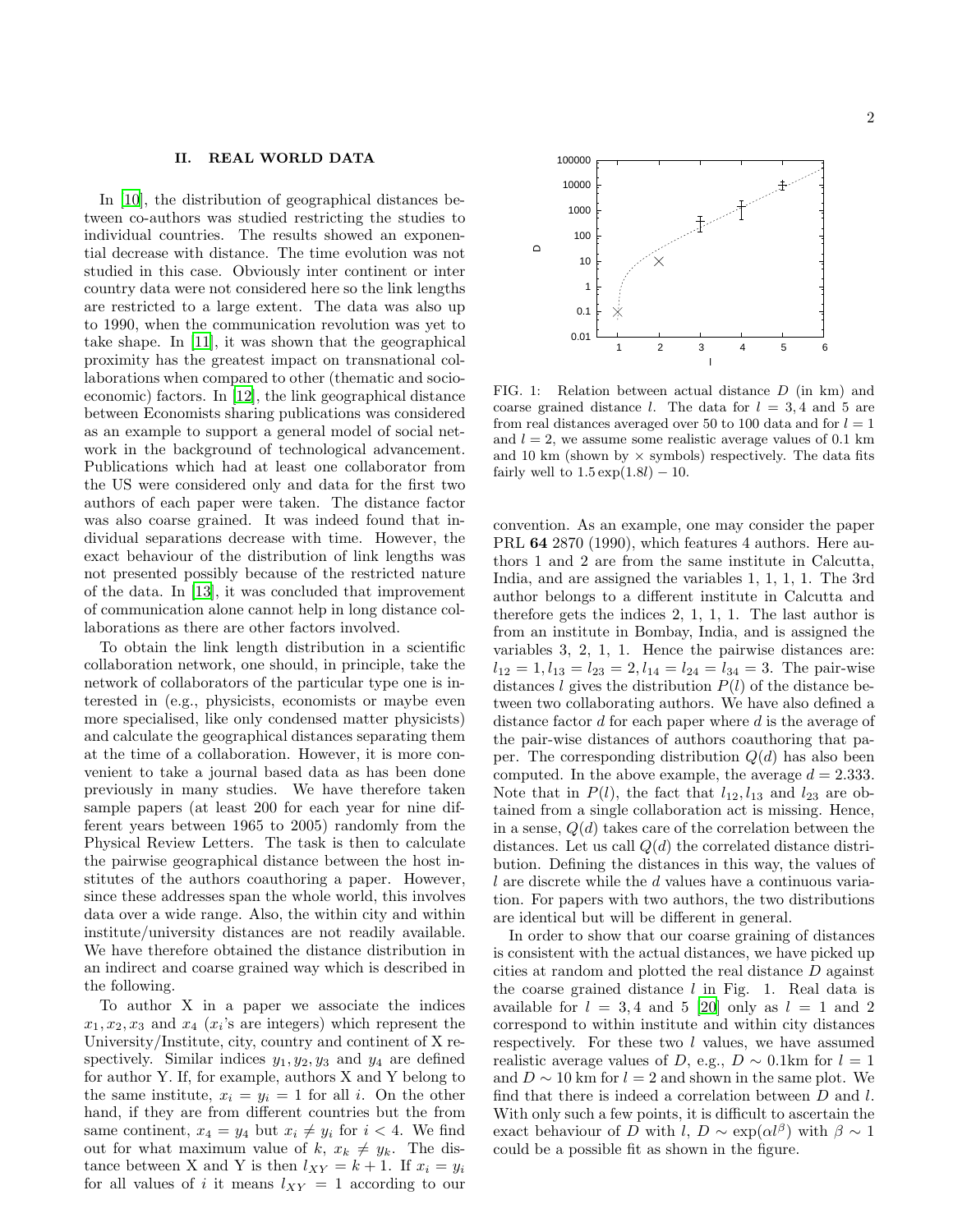

FIG. 2: Distance distribution  $P(l)$  as function of distance l for different years.



FIG. 3: Correlated distance distribution  $Q(d)$  vs distance d plot for different years are shown.

We have made exception for USA authors since it is a big country comparable in size to Europe which consists of many countries. (Of course there are other big countries in the world but majority of contributions to PRL are from the USA and Europe.) Thus two authors belonging to, say, Kentucky and Maryland will have different country indices, i.e.,  $x_3 \neq y_3$ .

Some papers like the experimental high energy physics ones typically involve many authors and many institutes. We have considered an upper bound, equal to 20, to the number of institutes and no bound for the number of authors. In case of multiple addresses, only the first one has been considered.

In Figs. 2 and 3, the distributions  $P(l)$  and  $Q(d)$  are shown. The two distributions have similar features but differ in magnitude, more so in recent years, when the number of authors is significantly different from two in many papers.

Both the distributions  $P(l)$  and  $Q(d)$  are non monotonic and have the following features:

1. A peak at l or  $d=1$ 

2. A sharp fall at around l or  $d = 2$  and a subsequent



FIG. 4: The mean value and standard deviation of distances d increase with time while the roughness of the distance distribution  $Q(d)$  shows a steady decrease.

rise. The fall becomes less steep in time.

The feature of a secondary hump is similar to that obtained for internet and airlines flights networks [\[15](#page-7-14)].

3. Even for the most recent data, the peak at nearest neighbour distances is quite dominant. However, with the passage of time, the peak value at nearest neighbour distances shrinks while the probability at larger distances increases.

We have made a detailed analysis of  $Q(d)$ , the correlated distance distribution. In Fig. 4, we present the results. The mean increases appreciably in consistency with our idea that with the progress of time there will be more collaborations involving people working at a distance. The fluctuation also shows an increase, although its increase is not that remarkable since the total range of interaction remains fixed in our convention. If collaborations were really distance independent, the distributions  $Q(d)$  and  $P(l)$  would have looked flat. We have estimated the deviation of  $Q(d)$  from a flat distribution by calculating its "roughness"  $R_Q$  defined as  $\sqrt{\langle (Q(d) - \bar{Q}(d))^2 \rangle}$ where  $Q(d)$  is the mean value of  $Q(d)$ .  $R_Q$  shows a decrease with time which is approximately linear.

The above results imply that even with the communication revolution, most collaborations take place among nearest geographical neighbours. The drop near  $d = 2$ maybe justified from the fact that in most cities one has only one university/institute and when one collaborates with an outsider, she or he belongs to some other city or country in most cases. There is some indication that in the not too distant future collaborations will become almost distance independent as in Fig. 4,  $R_Q$  seems to vanish at around 2040 when extrapolated. This will mean that the collaboration network takes the nature of a random network where any two nodes have a finite probability of being connected. It may also happen that  $R_Q$ saturates to a finite value in the coming years, and perhaps it is too early to predict anything definite.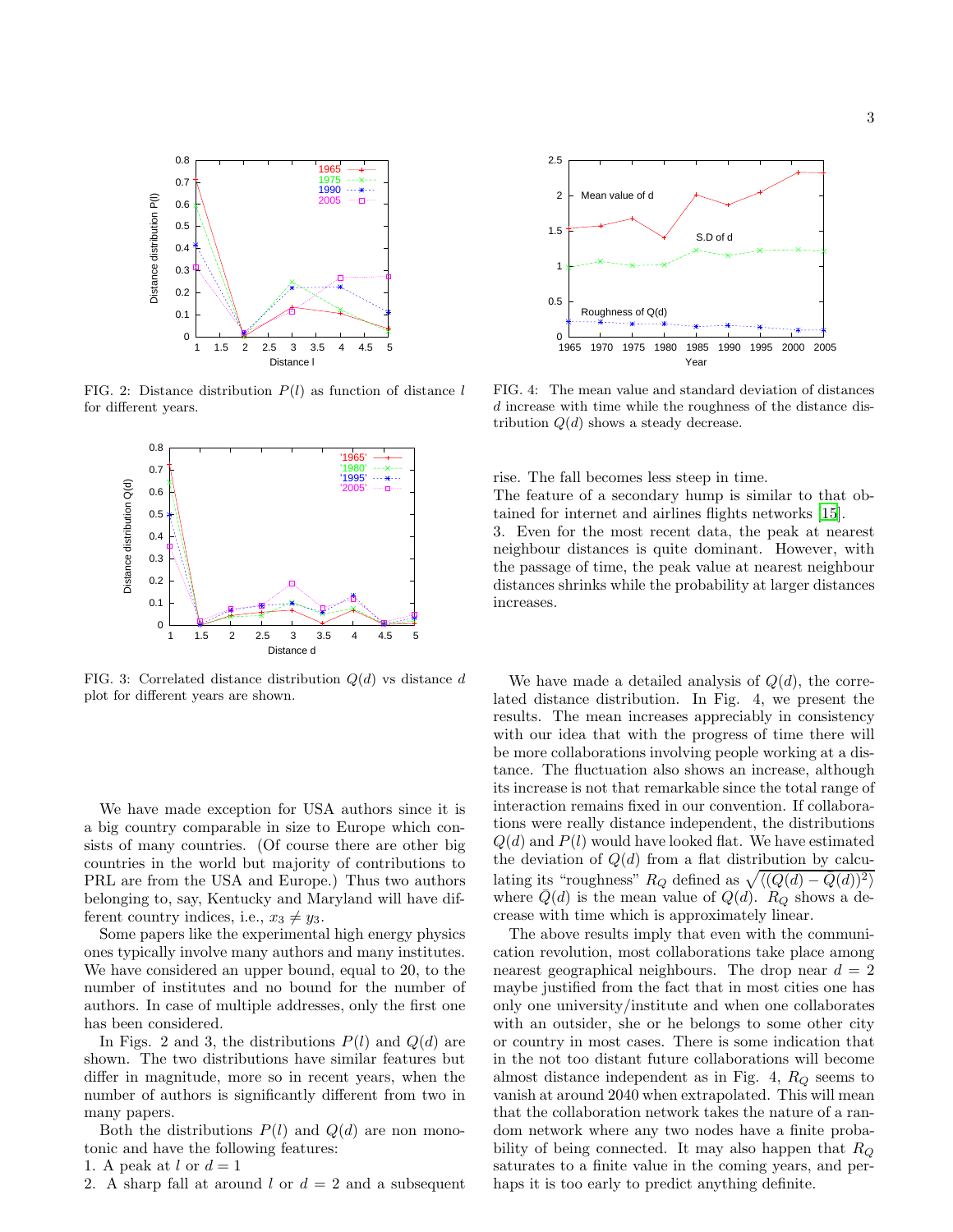### III. MODEL OF COLLABORATION NETWORK

In this section we present a model of the collaboration network in which spatial and temporal effects are involved. The aim is to find out the appropriate scheme by which the links are formed in the network such that the observed results are reproduced. We have taken a two dimensional space where nodes (authors) can occur randomly and each node is assigned coordinates  $x_1, x_2$ where  $0 \leq x_i \leq 1$ . Initially we start with a few nodes with a probability  $p_0$  to have a link with each other. At each time step, one new node is introduced. The links are then formed according to the scheme mentioned below:

(a) The new node will get attached to its nearest neighbour (Euclidean) with certainty.

(b) It then forms links with probability  $p$  to the neighbours of its nearest neighbour.

(c) It also gets attached to the other existing nodes with probability q.

In both steps (b) and (c), there can be attachment to more than one node in general. In step (a), distance dependence has been incorporated. Step (b) is to ensure that there is a high clustering. Step (c) has been taken to incorporate the connections with neighbours at arbitrary distances. To keep the model simple, we do not allow new links to form between the older nodes. Notice that  $p_0$  is taken only to ensure that a connected network is formed and its value should be kept small. The distance dependence in this model is incorporated by the fact that a new node always gets a link with its immediate neighbour. This is motivated by the behaviour of the real data. (In reality, this may be interpreted as a new research scholar getting involved in a collaboration with her/his supervisor almost with certainty.) Since the distance distributions change in time, one must also incorporate a time dependence in the linking scheme of the model.  $p$  and  $q$  are the factors which may be time dependent. However, in the spirit of the results obtained, it is reasonable to assume that the time dependence of  $q$ is more significant and therefore we make  $q$  time dependent and keep  $p$  time independent in the minimal model. We take  $q = q_0 t$  where t is the discrete time. Time dependent probability to connect to any existing node has been considered somewhat similarly earlier in a model of protein interaction network [\[21](#page-7-20)].

The time dependence in  $q$  ensures two factors: (i) as time progresses, a new node gets more links and (ii) since these are distance-independent, collaborations with distant neighbours increase with time. Both these are close to reality. In this simple model, we also have only twoauthor collaborations. Typically, in most Physics papers, the number of co-authors vary between 2 and 4 [\[4](#page-7-3)]. We have checked from the real data that the distance distribution for papers with two authors is qualitatively very similar to the total distribution (i.e., with any number of authors) and therefore it is sufficient to consider twoauthor collaborations only in the model network. Obvi4

ously,  $P(l)$  and  $Q(d)$  are indistinguishable now.

The choice of q in the form  $q = q_0 t$  obviously puts a restriction on the size of the system simulated as  $q_0N$ should be sufficiently less than 1. Rather than explore the whole parameter space, we have attempted to find at least one set of values of  $p, q_0$  and N that would be realistic and also have the observed properties of a collaboration network. The parameters have been initially chosen such that the network shows the proper spatial and temporal properties of the link length distribution, since that was the chief objective of the present work. Next, we have verified that the other properties are also well reproduced with this specific choice. These values are  $q_0 = 10^{-6}$ ,  $p = 0.3$  and  $N \sim O(10^3)$ . We report the detailed results in the following subsections.

### A. Distance distributions

In this subsection the simulation results for the link length distribution is presented. We also state briefly the reason behind the choice of the values of the parameters used in the simulations here.

During the evolution of the network, the Euclidean distances between each pair of nodes which share a link are noted. In order to verify the behaviour of the distance distribution at different times, we have identified a specific number of iterations (nodes added)  $N_0$  with a test time period, which we call a "year". Here we present the results of the simulation of a network with the number of nodes  $N = 4N_0$ , i.e., for 4 consecutive years. For each period of  $N_0$  iterations (or one year), the distance distributions are separately calculated (i.e., not cumulatively) to compare directly with the observed data.

With both  $p$  and  $q$  equal to zero, the distribution would simply have a power law decrease when nodes get attached to their nearest neighbours only [\[22\]](#page-7-21). When  $q_0 = 0, N = 2000$  and for finite values of p up to approximately 0.5 the distance distribution shows similarity with the observed data in the sense that there is a peak at small distances followed by a hump. This is observed for all the four sets of  $N_0$  iteration steps corresponding to the first, second, third and fourth years (see Fig. 5). However, contrary to the observed data, the probability at larger distances does not increase in the later years. This data, in order to have correspondence with Fig. 2 and 3, should be a presented in a log-linear plot (as  $l \propto \log(D)$ ). However, we find that when the data is presented in this way, the probability at larger distances are too small to be visible and therefore we have shown the log-log plot. This is another evidence that this model is not the proper one.

For  $p > 0.5$ , the distribution becomes too flat to agree with the observed data for any year. Hence we try with values of p less than 0.5 and  $q_0 \neq 0$ . With the same value of  $N_0, p = 0.3$  and  $q_0 = 1.0 \times 10^{-6}$ , we indeed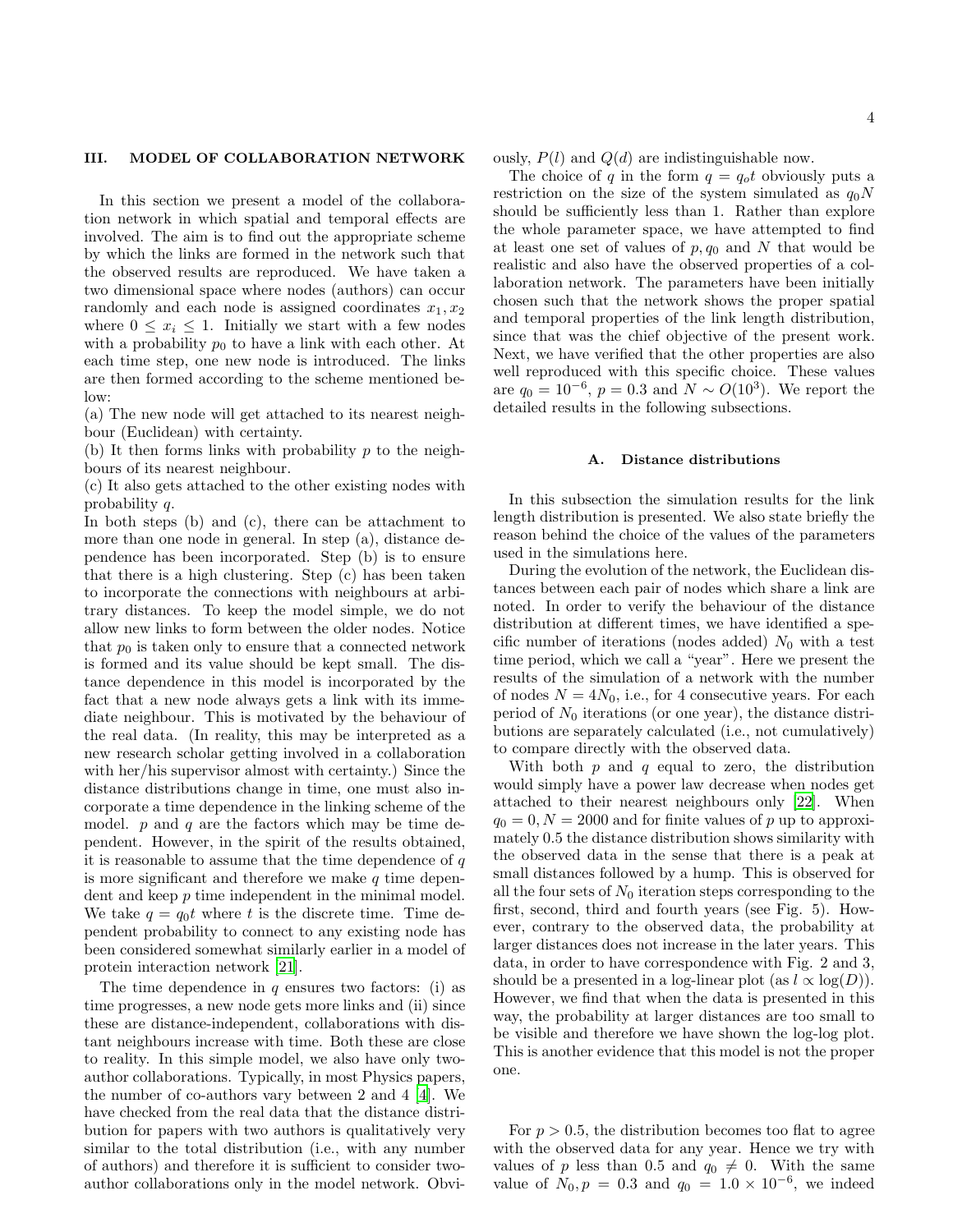

FIG. 5: Distance distribution from the simulation data with  $q = 0$ . Here the data for four different "years" are shown (see text); earliest year data shown by + and latest year data by  $\Box$ . Distance D is in arbitrary units.



FIG. 6: Same as in Fig 5 with  $q_0 = 10^{-6}$  presented in a log-linear plot. Earliest year data are shown by + and latest year data by  $\Box$ . The data show good agreement with that of Figs. 2 and 3.

find that the behaviour of the different years reflects the actual behaviour observed in the PRL data (Fig. 6). Here, one can also present the data in the desired form, i.e., a log-linear plot with the probabilities at large distances becoming significantly larger compared to the case of  $q_0 = 0$ . For smaller values of p, the maximum degree becomes much smaller compared to real world networks. Also, making  $q_0$  order of magnitude smaller or larger than  $10^{-6}$  does not improve the quality of consistency with observed data. Having obtained the optimal set of parameter values at  $p = 0.3$  and  $q_0 = 1.0 \times 10^{-6}$ , we compute the quantities shown in fig. 4, viz., the mean distance, standard deviation and roughness as functions of time. Here slabs of 250 iterations have been taken to correspond to one year to show a larger number of data points and we find that these show excellent agreement with the observed data (Figs. 4 and 7).



FIG. 7: The mean, standard deviation and roughness (see text) shown as functions of time (in arbitrary units) calculated from the simulation. The results may be compared to that of Fig. 4, obtained from the real database.

#### B. Small world behaviour

We have studied the behaviour of  $\langle s \rangle$ , the average shortest path (i.e., the chemical distance) in the network as it grows in size. The behaviour of  $\langle s \rangle$  is shown in Fig. 7 as a function of the number of nodes, or equivalently time. We find that while it is of the order of  $log(N)$  it shows a non-monotonic behaviour with N.  $\langle s \rangle$  increases initially with  $N$ , reaches a peak and then decreases with  $N$ . The decrease with  $N$  is consistent with the result in [\[6\]](#page-7-5) where a similar result was noted. The decrease maybe attributed to the fact that the number of edges in the network increases with time in an accelerated manner such that the average degree increases as the network grows in size. This is verified by noting the average degree  $\langle k \rangle$ as a function of  $N$  (Fig. 7). It indeed shows a slow linear increase in time agreeing to the behaviour seen in collaboration networks as reported earlier [\[6\]](#page-7-5). Note that if we go on increasing the system size, non-linearity may occur in the behaviour of  $\langle k \rangle$ . However, such an increase is unphysical due to many reasons. This will be discussed in detail in the following section.

#### C. Clustering coefficient

The clustering coefficient  $\langle C \rangle$  has been calculated by taking the average clustering coefficient of the individual nodes given by

$$
C_i = \sum_{j_1, j_2} \frac{2}{k_i (k_i + 1)} a_{j_1 j_2},\tag{1}
$$

where  $k_i$  is the degree of node i and  $a_{j_1j_2} = 1$  if nodes  $j_1$ and  $j_2$  are connected and zero otherwise. In social networks the clustering coefficients are usually quite high, more so for the scientific collaboration network. Here, however, we do not find such large values as we have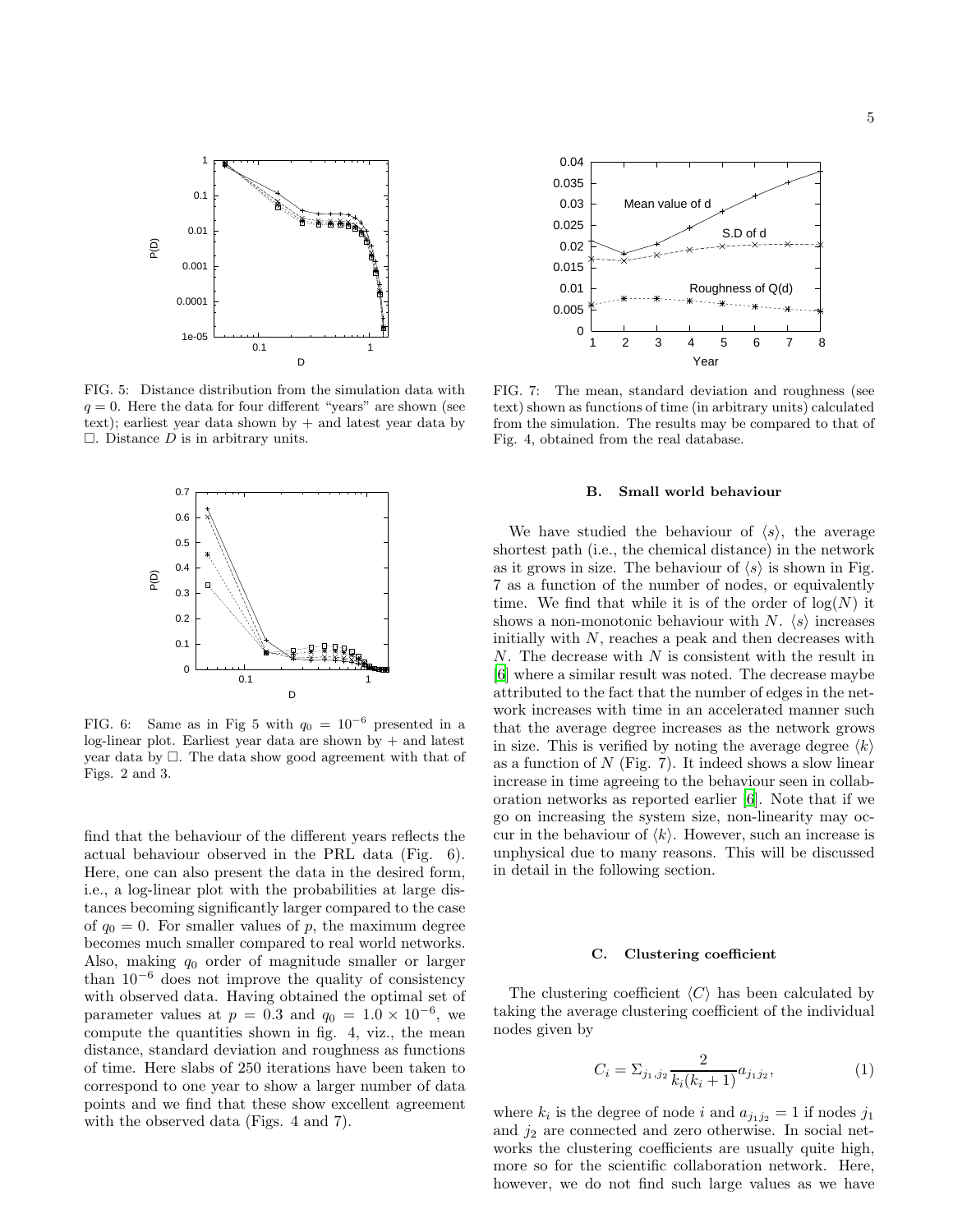

FIG. 8: The shortest path  $\langle s \rangle$  (upper curve) and the average degree  $\langle k \rangle$  (lower curve) as functions of the number of nodes N (or equivalently time) are shown.  $\langle k \rangle$  has been fitted to a form  $a + bN$ , where  $a = 1.85$  and  $b = .75 \times 10^{-3}$ 



FIG. 9: The average clustering coefficient for the present model (upper curve) and the corresponding random graph (lower curve) as functions of the number of nodes  $N$  (or equivalently time) are shown.

restricted to collaborations between two authors only. However, comparing with the corresponding random network, we do find that they are much higher. In Fig. 8, we have shown the variation of  $\langle C \rangle$  as a function of time for both the model network and the corresponding random network. It shows a slow decrease during later times. This is again consistent with the results of [\[6\]](#page-7-5). This may be related to the observation in [\[12\]](#page-7-11) where it was shown that while average geographical distance between individual agents decrease, the group or cluster activity decreases. Decrease of clustering coefficient with time implies the tendency of the network to become random. However, since in reality, more than two author collaborations tends to get higher with time this may not actually be the case after all.



FIG. 10: Degree distribution  $P(k)$  (lower curve) and  $\langle k_{nn} \rangle$ (upper curve), the assortativity measure, are shown from the simulation of the model.  $P(k)$  is fit to the form  $k^{-1}$  exp(-k/5.6) while  $\langle k_{nn} \rangle$  is fitted by 5.4 $k^{0.2}$  (shown by dashed curves).

#### D. Degree Distribution

Degree distribution is an important property of networks as it determines its behaviour in many respects.

Here we have calculated the degree distribution for the simulated model and plotted it in Fig. 10.

The degree distribution has a peak, and is quite similar to that observed in [\[4](#page-7-3)] for some specific databases like the cond-mat and hep-th as its decay fits to the following form

$$
P(k) \sim k^{-c} \exp(-k/k_0),\tag{2}
$$

with  $k_0 \sim 5.6$  and  $c \sim 1.0$ . The value of c compares very well with that of the observed ones for several databases (e.g.,  $c = 1.1$  for both cond-mat and hep-th), while  $k_0$ is fairly close to the values obtained for cond-mat and hep-th which are 15.7 and 9.4 respectively [\[4](#page-7-3)].

It maybe mentioned here that the nature of degree distribution depends largely on the particular database under consideration. Our results are closer to that of cond-mat or hep-th databases in which the degree distribution is not a power law. Our model, which allows only two-author collaborations, is not expected to match the data of SPIRES or MEDLINE where collaborations involve a large number of researchers and a power-law degree distribution has been observed.

#### E. Assortative mixing

The assortativity is also another important property of the collaboration network. Briefly, it is the degree correlation of nodes on either end of a chosen edge. Here we calculate the assortativity by calculating the average degree  $\langle k_{nn}(k) \rangle$  of the nearest neighbours of a node with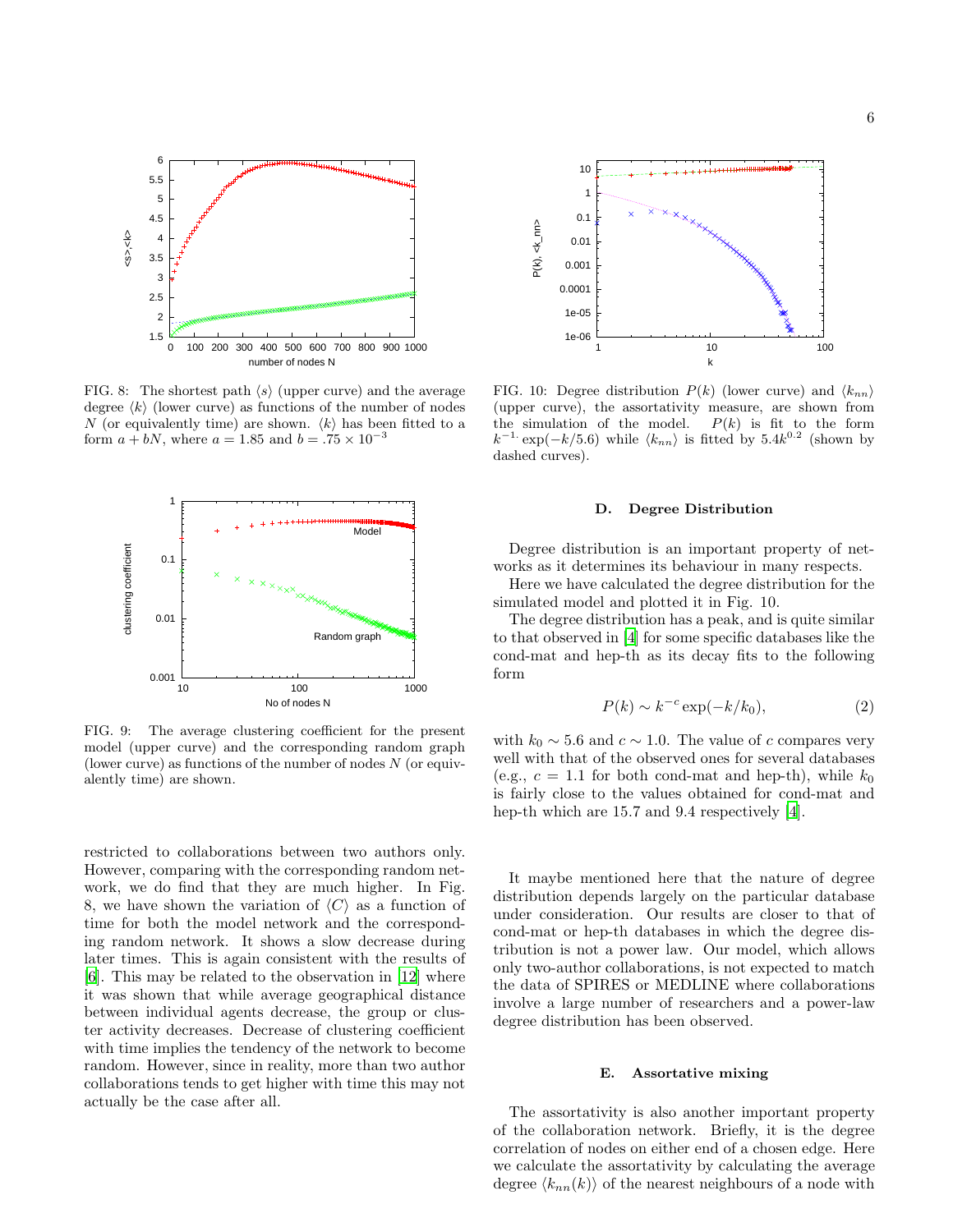degree  $k$ . The results show a positive assortativity as  $\langle k_{nn}(k) \rangle$  clearly increases with k (see Fig. 9). This is again consistent with real world observations that social networks have a positive assortativity [\[3](#page-7-2), [8](#page-7-7)].

## IV. SUMMARY AND DISCUSSIONS

In this paper, we have reported the results of simulating a scientific collaboration network in which both time and space play an important role in the growth of the model network. The results are compared with the observed data of collaboration networks, emphasising on the link length distribution at different times as this is a feature not studied in earlier simulations of the collaboration networks. The results for the link length distribution agree very well with the observation of the collaborative network of Physical Review Letters presented in section II. To test the quality of the model, we have evaluated other network properties for which real data is available in the literature and found reasonably good consistency.

This growing network model does not take into account a few features like the 'death' of nodes, change in position of the nodes, more than two author collaborations and collaborations between nodes already in the network. These features could easily be incorporated in the model at the cost of a few new parameters. We wanted to restrict our model within a few parameters to keep it simple and yet realistic. Keeping only two node collaborations makes our results comparable to some specific databases as far as the degree distribution is concerned (there is an exponential cutoff). All other properties of a collaboration network have been successfully reproduced.

Ignoring death of nodes simply means that generation of the network should remain limited to finite values of N, otherwise the number of links increases in a nonlinear manner. Also, q becomes unrealistically high.

New interactions between old nodes would make the number of publications per "year" very high which is not very realistic. A recent study [\[7\]](#page-7-6) shows that most authors tend to write papers with their old collaborators with more probability, so that the growth scheme would not be altered much even if one admits such connections and the results should remain more or less the same.

For small distances,  $P(l)$  shows a power law decay contrary to the result of [\[10\]](#page-7-9) where an exponential decay is obtained. Neither the results in [\[12\]](#page-7-11) nor our results for the PRL data are sufficient to indicate the exact variation of  $P(l)$  with l as distances have been coarse grained in both. However, a simple argument leads to the conclusion that the small l behaviour of  $P(l)$ , presented in Fig. 2, may have a power law decay behaviour. We notice that there is a sharp decrease of  $P(l)$  with l for small l which may be assumed to be exponential in nature. We have already argued that real distances scale roughly as  $\exp(\alpha l^{\beta})$  where  $\beta$  is of the order of unity. In that case, the initial exponential decay of  $P(l)$  with l corresponds to a power law decrease with true distances D. In [\[10\]](#page-7-9),

the data base was differently generated which may be the cause of the discrepancy in the behaviour of  $P(D)$ for small D. Our simulations also show a sharp decrease of  $P(D)$  with  $log(D)$ .

It may be mentioned here that for the real world data, we have coarse grained the distance (according to cities, countries, continents etc.) while no such scheme was taken up for the model. Even then, the link length distribution from the simulation shows reasonably good agreement with the data. The reason is that a new node in the simulation invariably links up with its nearest node, and this nearest node is expected to lie sufficiently 'close' to it (nodes exist randomly all over the space) so the distribution  $P(D)$  at small distances gets enriched. The existence of the 'dip' in  $P(D)$  in the simulation result can be explained in the following way: we have connections with neighbours at arbitrary distances through steps (b) and (c) (in fact step (c) contributes more towards this). In a Euclidean space, the number of points lying within a shell of thickness dr at a distance r is  $2\pi r dr$  in two dimensions. Naturally, the number of such points increases with r, and therefore an increase in  $P(D)$  at greater D is possible resulting in a dip in between.

In generating the network here, we could have assumed a form of  $P(D)$  as has been done earlier [\[19\]](#page-7-18) rather than using the scheme described in the beginning of section III. But we have not attempted to do this for two reasons

1. The exact form of  $P(D)$  is unknown, neither does it seem to be a simple one.

2. The present scheme, being successful, helps to develop newer insight in the evolution of the collaboration network.

The question may now arise that whether ignoring the distance dependence while constructing a model of collaboration network is justified, which has been done in earlier works. This leads to an intriguing realisation. In the present model, the distance dependence matters for nearest neighbours only. Indeed, even in the present model one can ignore the distance factor when a different perspective is taken. Instead of assuming that a new node is born randomly at any position and that it gets connected to its nearest neighbour, one may suppose that a random node (i.e., the existing nearest neighbour or the parent) has duplicated and the duplicated node (daughter) is always connected to the parent. The daughter node is also connected with probability  $p$  to its parent's neighbours and with  $q$  to others. This is then simply a non-Euclidean network! Obviously this equivalent non-Euclidean model does not carry any information of the distance dependence but would give us the same values of shortest paths, clustering coefficients, degree distribution and assortativity.

Acknowledgments: We thank the fellow members of the network group of Calcutta for helpful discussions. We acknowledge support from CSIR grants 03(1029)/05/EMR-II (PS), 9/28(609)/2003- EMR-I (KBH) and 9/28(608)/2003-EMR-I (PD). AKC